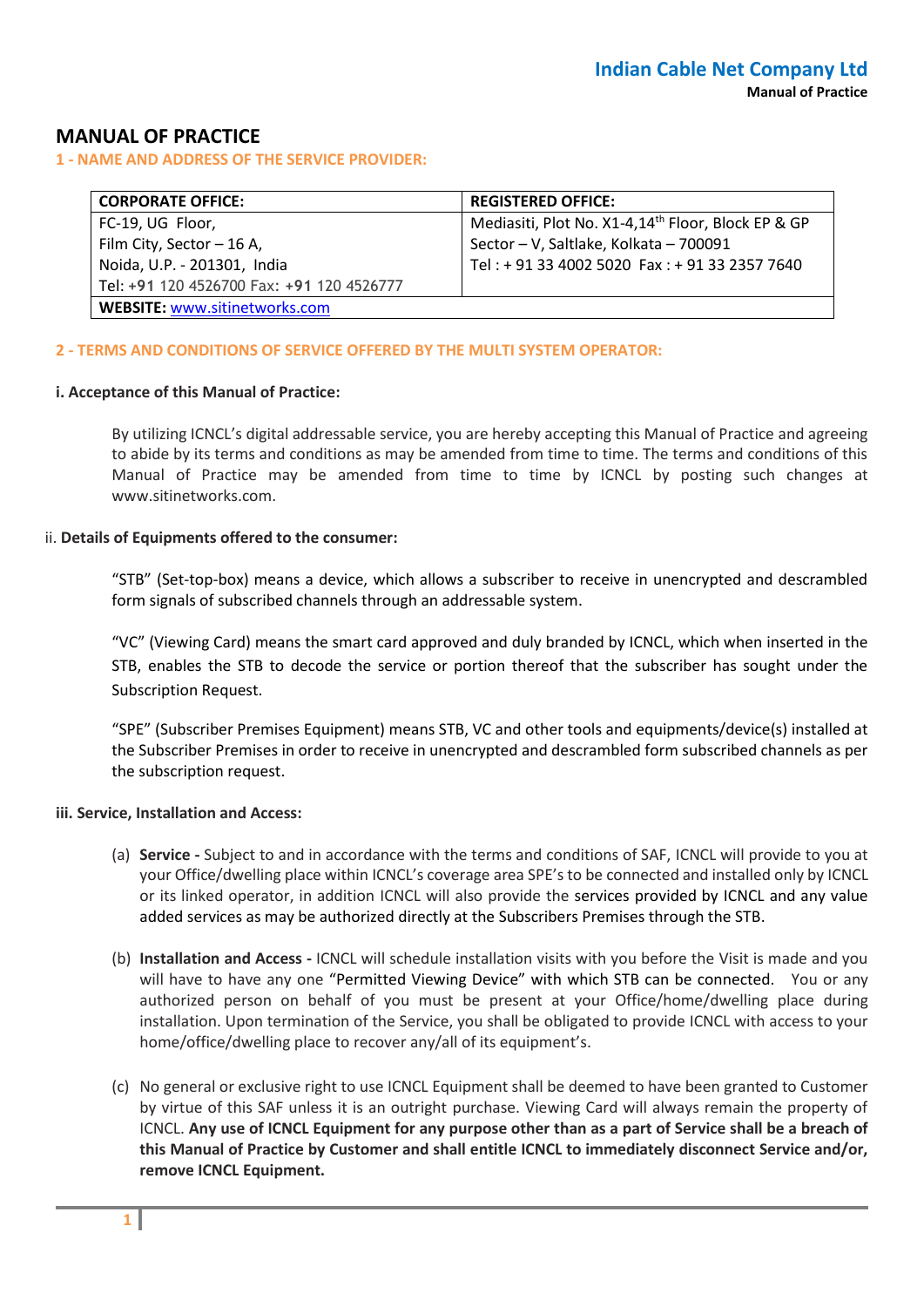#### **iv. ICNCL Support and Maintenance of the Service in consonance with QoS standards mandated by TRAI:**

ICNCL will provide customer support for use of the Service solely on the SPE. Support will be available on a commercially reasonable basis via telephone, via electronic mail or at the ICNCL Internet Web Site.

Warranty on STBs issued under mandatory schemes of TRAI i.e. Hire Purchase and Rental schemes is three years from the date of activation of STB. However, for STBs issued under outright purchase and special promotional and subsidized schemes of ICNCL, the warranty is for twelve months. No repair and maintenance charges shall be payable by you during the warranty period, provided STB has been used in normal working conditions and is not tampered with. Warranty shall not extend to any other equipment except STB. During the warranty period the STB will be repaired or replaced within 24 hours of receipt of your complaint. After the warranty period expires, we shall offer you an Annual Maintenance Contract (AMC) on optional basis for Rs.15/- per month. Alternative, Rs.50 per visit will be charged as visiting charges on any complaint and repair charges will be applicable as per actual as per level of fault in the STB. Further details in this behalf are available in the Terms and conditions Section.

All STBs are fully compliant with Indian Standards, set by the Bureau of Indian Standards as well as the International Standard DVB(C).

#### **v. Availability of STBs**

To avail of a STB, kindly contact the ICNCL Office nearest to you or your Local Cable Operator. Fill up the Subscriber Application Form (SAF) with your personal details and the location where the service is to be availed at. Choose the type of service required along with the STB scheme and pay the appropriate money.

Be sure to carry/submit your address proof and photo identification and ensure that you enroll one mobile no. as a registered mobile number, for better communication and regular updates. Email id will also facilitate better service standards. A duplicate copy of the SAF will be issued to you as an acknowledgement copy. Kindly quote the SAF Number in all future correspondence or follow ups.

Please check our websit[e www.sitinetworks.com](http://www.siticable.com/) for the latest schemes

### **vi. Selecting your Channels/packages**

Now that the STB is installed, you need to choose the channels that you wish to view and accordingly decide your monthly bill.

You have many choices to make here, so take your time and study what your family requirements are. You can now choose to opt for the Basic Service Tier (BST). The total number of channels that you can avail in the BST is one hundred channels including mandatory channels of Doordarshan. The BST is Free to Air Package which is available in your basic service pack (Network Capacity Fee) of Rs.130/- per month plus taxes.

You can also skip the BST and directly select any of the packages offered by ICNCL or choose one or more of the Pay channels in a la carte mode or as packages or a combination of both at the prices indicated in the website. All prices are exclusive of taxes.

ICNCL shall give you fifteen days prior notice (save and except in cases of natural calamities and reasons beyond our control), before we take off of the air any channel or discontinue the exhibition of any channel. The notice shall be displayed through scrolls on your TV screen.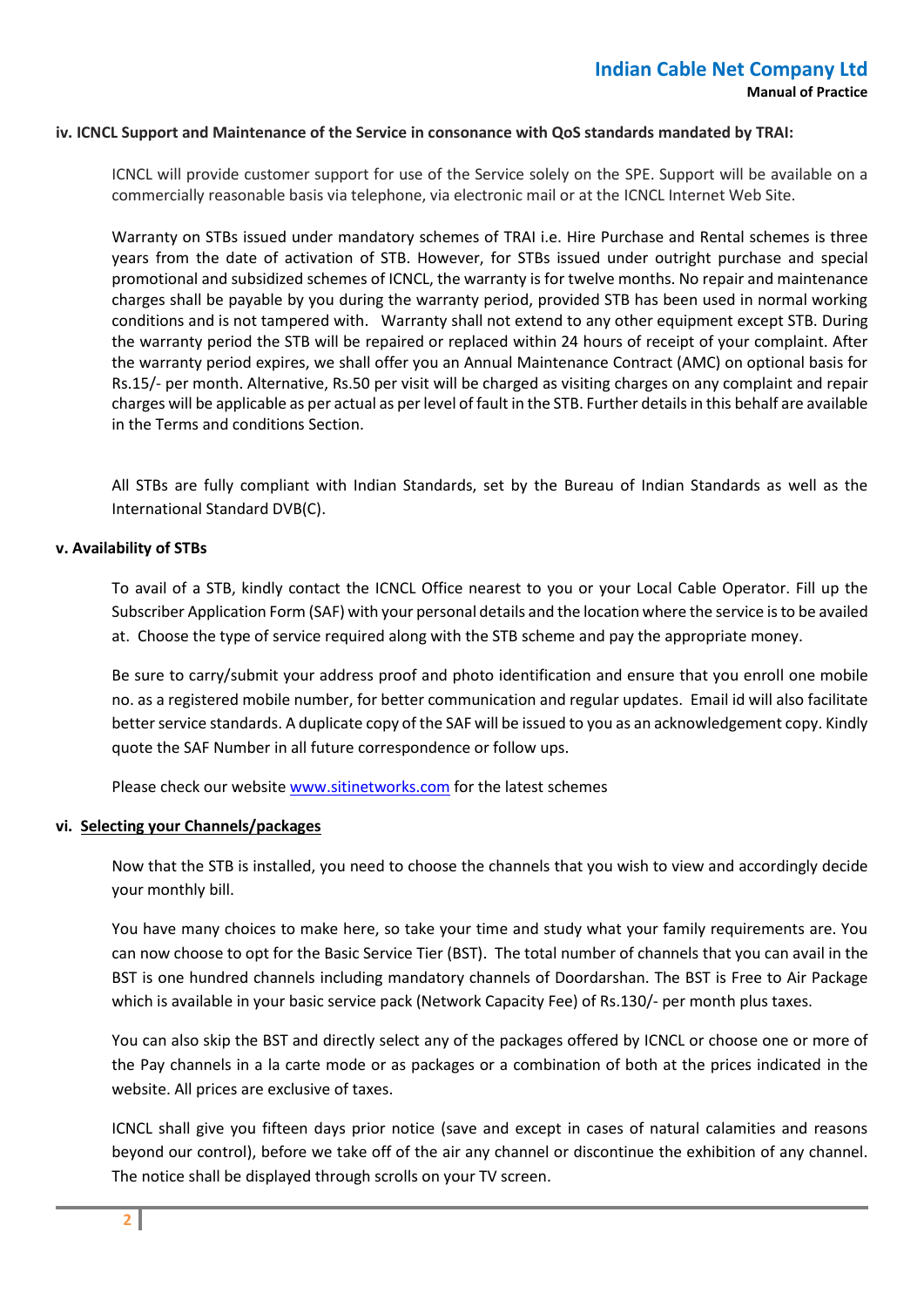# vii**. Your Obligations:**

- i. To make timely payment of dues within the due dates of payments mentioned in the bills
- ii. To use only such STB and apply only such VC issued for such STB, as specified by ICNCL, which are compatible with its network and registered in the name of the subscriber.
- iii. To take proper care of STB/VC of ICNCL and intimate immediately in writing to ICNCL, in case of loss / misplacement of VC with or without STB.
- iv. Not to use, either before or after the STB (except TV/PVD) of ICNCL is installed, any decoding, receiving, recording equipment(s) other than the equipment authorized and specified by ICNCL.
- v. To keep STB/VC in good working condition, repair, replace STB from any agents or agencies authorized or nominated by ICNCL and not to remove or shift STB/VC from the subscribers premises, without written consent of ICNCL.
- vi. Not to replace, sell, assign, pledge, mortgage, lend, underlet, shift, remove, exchange, modify, alter, misuse or tamper with the STB including the seal (see to prevent opening of STB) and VC. Any such act by the subscriber shall be construed as willful and criminal omission and /or commission on the part of the subscriber in addition to breach of its obligation in this agreement
- vii. To give all assistance, which ICNCL may be reasonably expected to receive, in connection with this SAF terms.
- viii. Not to indulge in piracy or activities, which has the effect of, or which shall result into, infringement and violation of trade mark and copyright of ICNCL, broadcaster, transmitter or any other person associated with such transmission
- ix. Not to distribute or redistribute signals from subscribers premises to any neighbouring premises
- x. Intimate ICNCL within two (2) days of receipt of bill /statement of subscription charge /charges, any discrepancies in billing
- xi. Subscriber shall not be entitle or transfer or assign its obligations and liabilities mentioned herein to any other person /party under any circumstances, without prior permission of ICNCL.
- xii. To return STB /VC to ICNCL, on termination of agreement by any party, in good working condition
- xiii. The SAF terms are personal to the subscriber and right of the subscriber shall not be assignable or transferable by him in favor of a third party. Any transfer or assignment effected in contravention of the expressed provision contained herein shall not absolve the subscriber of its obligation/ liabilities
- xiv. Responsible for payment of all taxes, levies or charges, penalties, damage set etc. imposed or under any statute, for the time being in force.

### **viii. Your Warranties, Representations and Indemnifications:**

- (a) **Warranties and Representations.** You warrant, and represent that: you are a major; you will use the Service only in accordance with this Manual of Practice; you will make all payments required herein, and you are a lawful resident of India or an Indian citizen.
- (b) **Indemnification:** You agree to Indemnify and hold harmless ICNCL (Its affiliates, subsidiaries, shareholders, officers', directors, employees, contractors, agents and representatives) (together "ICNCL indemnified Entitles") against any Cost, claim, liability or expense any of the ICNCL) Indemnified Entitles Incur as a result of or arising out of.
	- (i) Your breach of this Manual of Practice or your warranties and representations made herein;
	- (ii) Your willful, negligent, tortuous or criminal acts or omissions;
	- (iii) Any Improper use of your password, name or user name;

(iv) Your violation of any third party rights. In the event of any claim, which, if true, would be subject to Indemnification hereunder, ICNCL and/or the affected ICNCL Indemnified parties shall notify you and you shall cooperate in their defense at your sole Cost and defense. As part of your Indemnification obligations,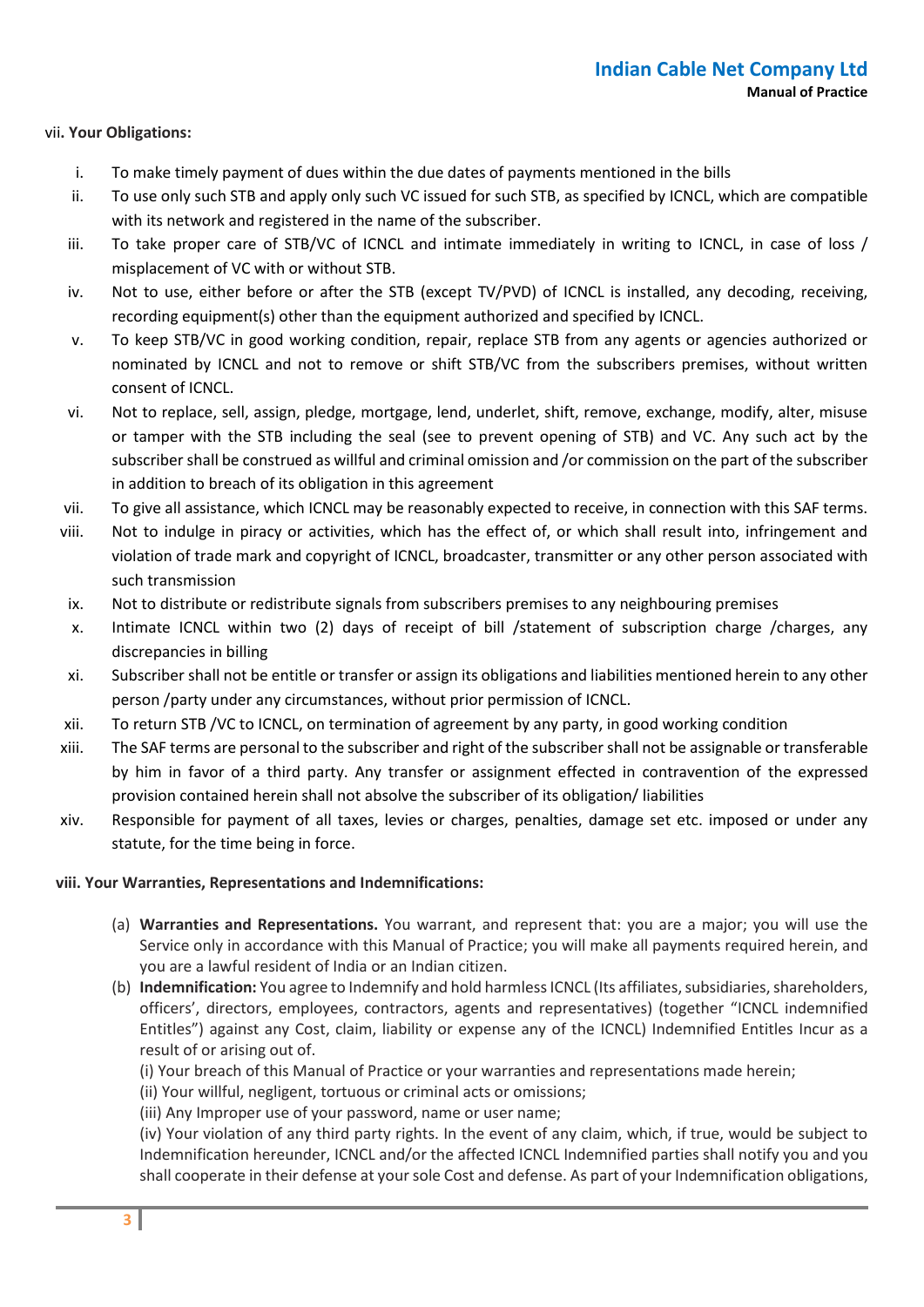you agree to reimburse ICNCL for any Costs It Incurs, Including investigation expenses, due to complaints filed regarding your activity (or activity for which you are responsible) using the Service.

#### **ix. Your Privacy and Personal Information:**

We consider your privacy to be very important and we assure you that your personal details will not be shared with anyone outside except as and when desired by Government and other statutory authorities.

### **x. Disclaimers and Limitation of ICNCL's Liability:**

(a) YOU EXPRESSLY UNDERSTAND AND AGREE THAT THE SERVICES PROVIDED BY ICNCL ARE NOT GUARANTEED TO BE ERROR FREE, UNINTERRUPTED, 'SECURE OR ALWAYS AVAILABLE OR AVAILABLE WITH SUFFICIENT CAPACITY; YOU HEREBY EXPRESSLY AGREE THAT THE USE OF THE SERVICE PROVIDED BY ICNCL IS AT YOUR SOLE RISK. ANY AND ALL ICNCL SERVICES AND PRODUCTS ARE PROVIDED "AS IS AND AS AVAILABLE" WITHOUT WARRANTIES OF ANY KIND, EITHER EXPRESSED OR IMPLIED INCLUDING WITHOUT LIMITATION WARRANTIES OF TITLE, NON-INFRINGEMENT, MERCHANTABILITY OR FITNESS FOR A PARTICULAR PURPOSE, OTHER THAN WARRANTIES WHICH CANNOT LEGALLY BE EXCLUDED; ICNCL MAKES NO WARRANTY THAT THE SERVICE WILL WORK ON YOUR PARTICULAR PVD. ICNCL HAS NO RESPONSIBILITY WHATSOEVER FOR ANY THIRD PARTY CONTENT, INFORMATION, PROGRAMMES TRANSIMITTED THROUGH STB's. IN NO EVENT ICNCL BE LIABLE FOR ANY DIRECT, INDIRECT, SPECIAL, CONSEQUENTIAL, INCLUDING LOSS OF PROFITS, PUNITIVE OR EXEMPLARY DAMAGES ARISING OUT OF THIS MANUAL OF PRACTICE OR THE INSTALLATION, USE, MAINTENANCE, FAILURE, REMOVAL OR OPERATION OF THE SERVICE, SOFTWARE OR EQUIPMENT PROVIDED BY ICNCL, WHETHER BASED ON CONTRACT, STRICT LIABILITY OR OTHERWISE, EVEN IF ICNCL' HAS BEEN ADVISED OF THE POSSIBILITY OF SUCH DAMAGES.

#### **xi. Contact Us:**

- (a) **Billing Information:** Questions or Concerns. If you have questions or concerns or simply would like more Information about the costs you might incur in using the Service or with your particular account, please contact us at: FC-19, UG Floor, Sector-16A, Film City, Noida - 201301
- (b) **General Information:** For general information about ICNCL and ICNCL Services and for customer service and support, please contact us on Telephone Number: 1800-1234-001(Toll free), or visit us at [www.sitinetworks.com](http://www.siticable.com/) .

### **xii. Jurisdiction:**

This Manual of Practice is subject to the jurisdiction of Delhi/Mumbai/Kolkata only Disputes. All disputes, controversies, or differences that may arise between the parties out to or in any manner relating to or in connection with the Service or this Manual of Practice, or the breach thereof, shall be submitted to and settled by binding arbitration such arbitration shall be conducted in accordance with the rules of the Indian Arbitration & Conciliation Act. Any arbitration proceeding shall take place Delhi/Mumbai/Kolkata, No demand for arbitration or action or any kind or nature arising out of this Manual of Practice or out of any use of the Services by Customer, shall be brought by a party more than 'one year after the date on which the cause of action first arises. The Courts in Delhi shall have jurisdiction only for the purpose of arbitration the parties hereby agree not to proceed before any other courts then that at Delhi, if more courts (Including courts at Delhi) have jurisdiction over the dispute. You hereby agree that you will bring any such dispute singly and not in combination with claims of other individuals.

# **3 - CONTACT ADDRESS, E-MAIL, TELEPHONE NUMBER AND FACSIMILE NUMBER OF THE APPELLATE AUTHORITY AND TIME LIMITS FOR DISPOSAL OF APPEALS:**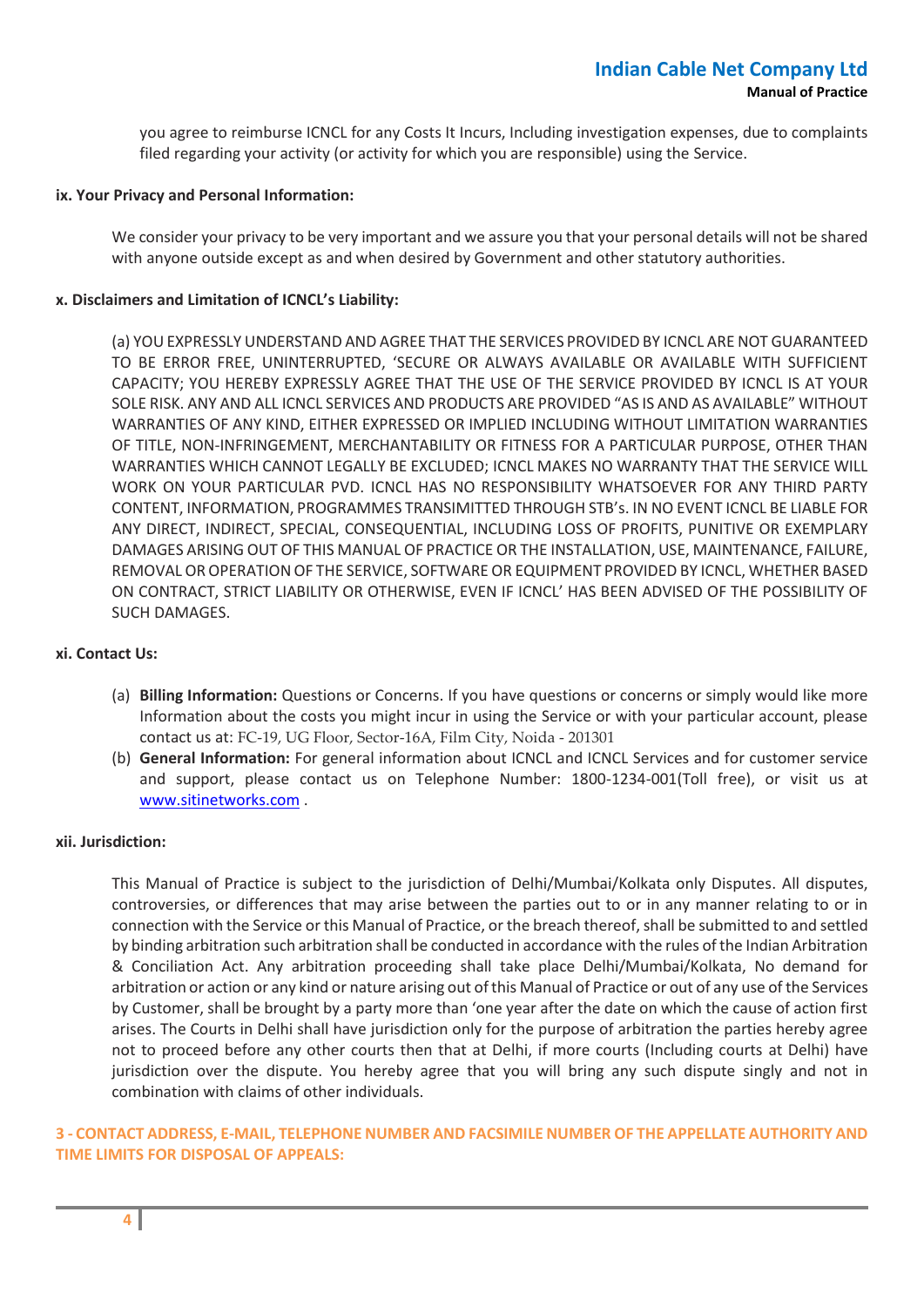# **Indian Cable Net Company Ltd Manual of Practice**

If you have a complaint regarding any aspect of your service, we encourage you to first contact our Customer Service Department. Billing complaints not made within 30 (thirty) days of the billing in question may not be honored, if you are not satisfied with the manner in which your concern has been addressed after speaking with the Customer Service Department, please submit your complaint in writing to the Nodal Officer at the address listed below;

| <b>State</b>                    | <b>Nodal</b><br>οf<br><b>Name</b><br><b>Officer</b> | Contact<br><b>Number</b> | Email                               | <b>Communication Address</b>                                                                                               |  |  |
|---------------------------------|-----------------------------------------------------|--------------------------|-------------------------------------|----------------------------------------------------------------------------------------------------------------------------|--|--|
| Indian Cable Net Co. Limited    |                                                     |                          |                                     |                                                                                                                            |  |  |
| West<br>Bengal<br>and Jharkhand | <b>Indrajeet Das</b>                                | 033-<br>4002502<br>0     | nodal.icncl@siti.es<br>selgroup.com | X1-4, $14^{\text{th}}$ Floor, Block EP & GP,<br>Lake<br>Mediasiti.<br>Sector-V.<br>Salt<br>Electronics Complex, Kolkata-91 |  |  |

Nodal Officer will resolve the appeal within 10 days of receipt of the appeal. Nodal Officer is Available on all working days (Monday to Saturday) 10:00am to 6:00pm

On receipt of a complaint, the same will be recorded in our system and a unique docket number will be provided to the consumer. The complaints of consumer are resolved by our customer care executives. If the complaint requires further resources, we will forward it internally for required actions. The complaint will be solved in a defined Turnaround Time (TAT). The same will be informed to the customer via suitable media.

You can track status of the Service Request number via: **Telephone:** 1800-1234-001 (Toll free) **Mail:** [siticare@sitinetworks.com](mailto:siticare@siticable.com) **Visit:** [www.sitinetworks.com](http://www.siticable.com/) **Post:** FC-19, UG Floor, Sector – 16 A, Film City, Noida, UP – 201301

The resolution of the Service Request will be communicated to you via telephone call at your registered contact number or by email. Closure of the Service Request will be communicated via suitable media, if any.

In the event, you are still not satisfied with the resolution provided from the Contact Centre and nodal officer of your area you can approach the Central Nodal Officer to file an appeal on your complaint.

Name : Mr. Vishwa Bandhu Sharma Address : FC-19, UG Floor, Sector-16A, Film City, Noida - 201301 Tel/Fax : 0120-4526740/4526777 Email : [vishwa.sharma@siti.esselgroup.com](mailto:vishwa.sharma@siti.esselgroup.com)

### **4- Details of provisions for consumer protection as specified in these regulations;**

(a) Disruption of broadcasting services related to television.

— In case signals of television channels to a subscriber are continuously disrupted for a period exceeding seventy two hours, we shall reduce the subscription charges of the subscriber by an amount equivalent to the proportionate distributor retail price and network capacity fee in respect of such channels for the entire period of such disruption:

Provided that the period of such disruption shall be calculated from the time the complaint is registered by the subscriber: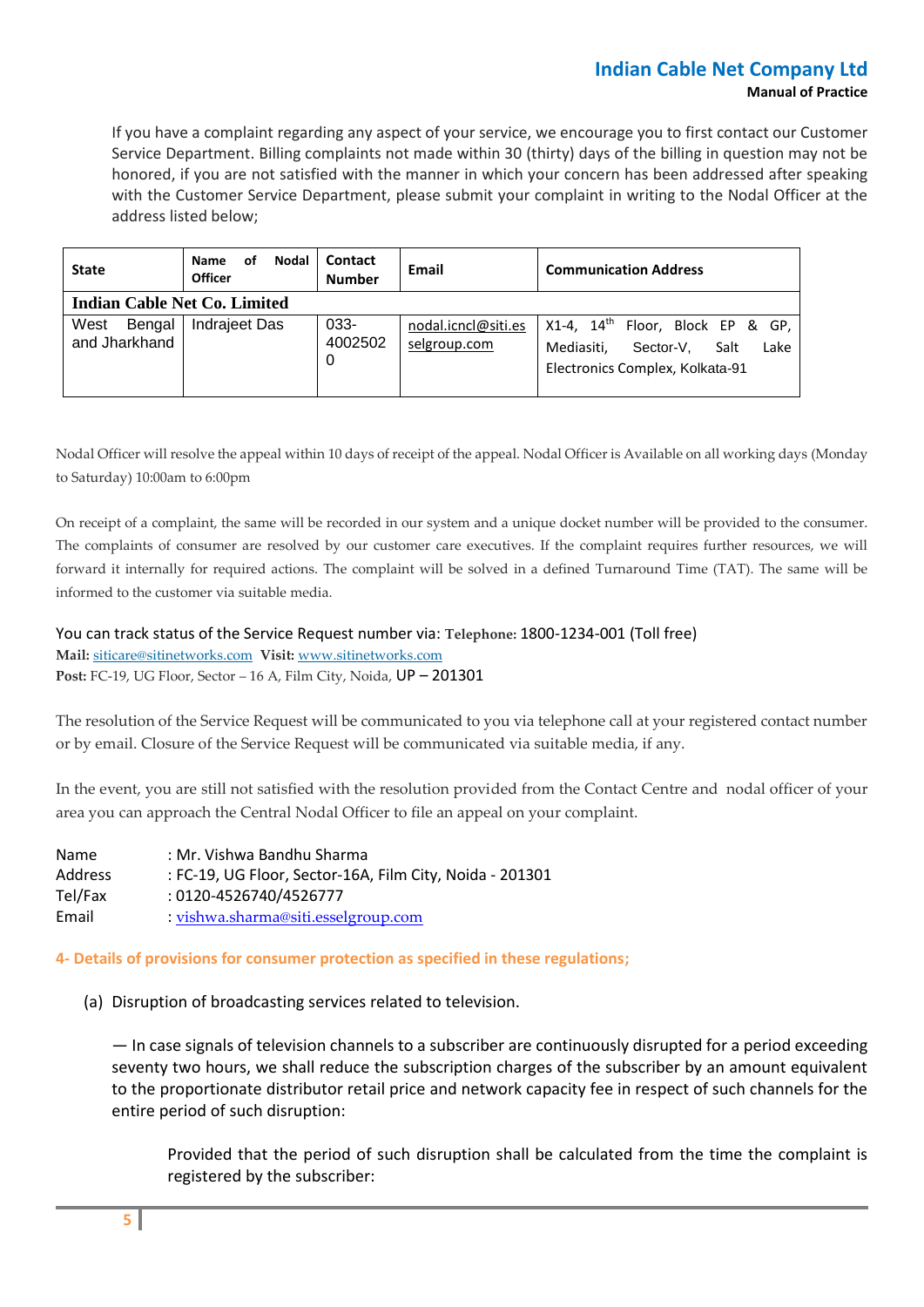Provided further that nothing contained in this sub-regulation shall apply in case the disruption is caused due to natural calamities.

(b) Price protection for advance subscription payment

—In case, the broadcasting services related to television have been availed by a subscriber with a lock-in period or the charges for subscription of broadcasting services related to television are paid in advance for a specific period by a subscriber in pursuance of any scheme offered by the distributor of television channels, the distributor shall continue to provide such services for such period to the subscriber without any increase in the price of subscription and without altering the other terms of subscription to the disadvantage of the subscriber.

(c) Temporary suspension of broadcasting services related to television on request from a subscriber.

— (1) Every distributor of television channels or its linked local cable operator, as the case may be, shall, upon receiving a request from a subscriber, temporarily suspend the broadcasting services related to television of such subscriber:

Provided that such request shall be made by such subscriber at least fifteen days prior to the date of such suspension:

Provided further that such temporary suspension shall be for a minimum period of one month and in the multiple thereof.

(2) The distributor of television channels or its linked local cable operator, as the case may be, shall not charge any amount, except the rental amount for customer premises equipment applicable if it is provided to the subscriber under rental scheme as referred to in sub regulation (8) of regulations 24, from the subscriber during the period of temporary suspension.

(3) In case broadcasting services related to television of a subscriber remain suspended continuously for a period exceeding three months, such subscriber shall not be counted as an active subscriber of the distributor of television channels and it shall be permissible for the distributor to deactivate such subscriber from subscriber management system.

(4) Every distributor of television channels or its linked local cable operator, as the case may be, shall, upon receiving a request from the subscriber, restore services within seventy two hours and may charge an amount-

(i) not exceeding rupees twenty five as restoration fee from the subscriber for restoration of services if such services have remained suspended continuously for a period not exceeding three months, or

(ii) not exceeding rupees hundred as re-activation fee from the subscriber for restoration of services if such services have remained suspended continuously for a period exceeding three months.

(d) Disconnection of services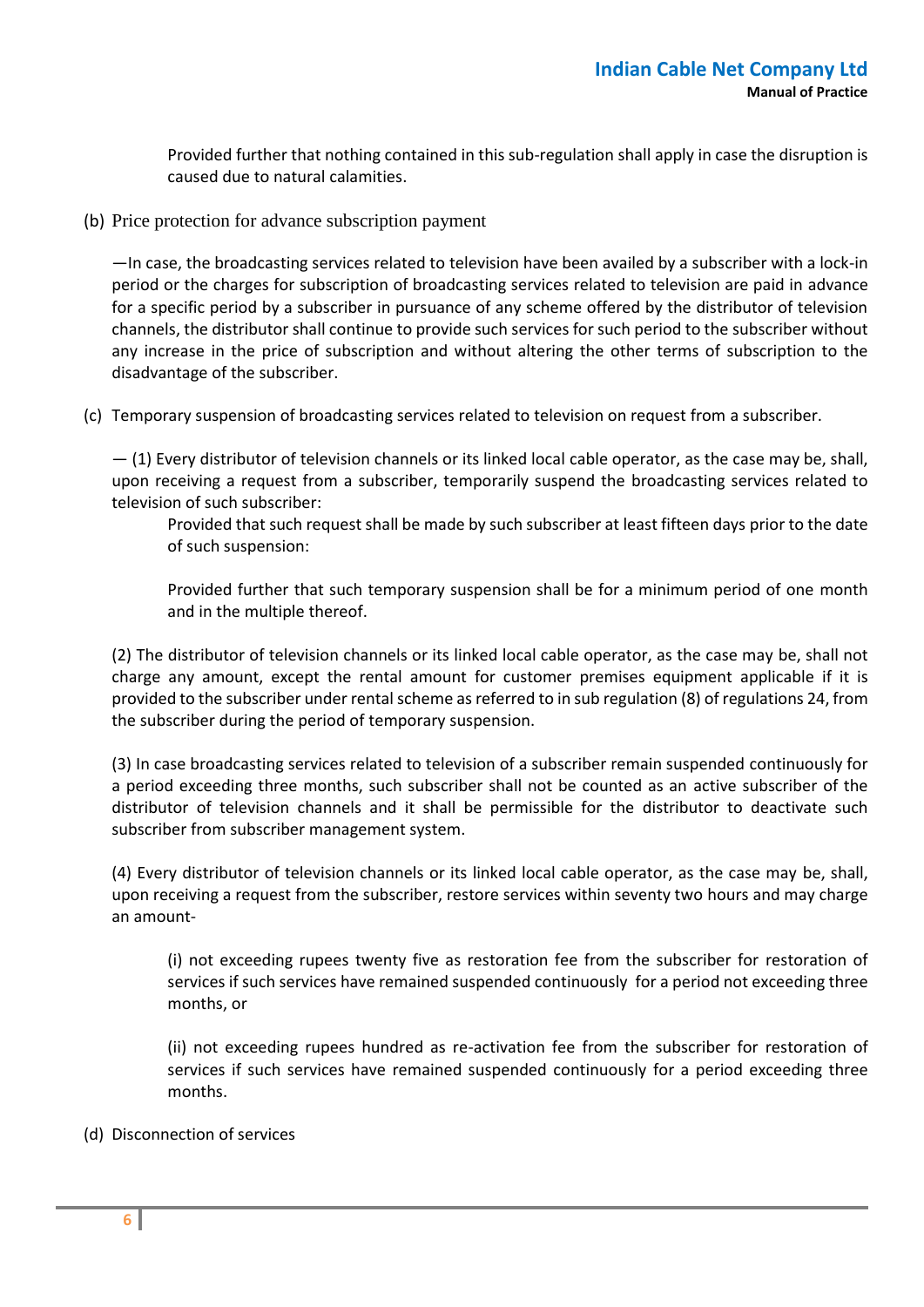— (1) ICNCL or its linked local cable operator, as the case may be, shall, upon request from the subscriber, disconnect the connection of broadcasting services related to television to such subscriber from the date indicated by the subscriber in his request and refund the deposits due to the subscriber, subject to fulfilment of the terms and conditions:

Provided that the subscriber shall make such request for disconnection at least fifteen days prior to the requested date of disconnection.

(2) ICNCL shall give prior notice of at least fifteen days to subscriber indicating the reasons for such disconnection by running scrolls on television screen and sending Short Message Service (SMS) to the registered mobile number of the subscriber.

(e ) Terms and condition for billing and payment ;

(1) ICNCL shall be offering our services on pre-paid model only.

(2) ICNCL or its linked local cable operator, as the case may be, shall, in case of pre-paid payments,

acknowledge such payments to the subscriber and ensure that the subscriber management system is updated accordingly.

(3) The billing cycle for pre-paid payment option shall be thirty days from the date of activation of services.

(4) ICNCL shall, on its website, maintain the records of billing and payment of subscribers, for preceding six months and provide log-in access to the subscribers to their accounts and such records of subscriber shall contain itemised usage details of, —

- (a) network capacity fee,
- (b) rental charges for customer premises equipment, if any,

(c) charges for pay channels and bouquets of pay channels subscribed by subscriber during the period of billing cycle,

(d) taxes in conformity with applicable laws.

(5) ICNCL shall temporarily suspend the services of a prepaid subscriber in case of non availability of balance amount in his prepaid account:

Provided that in case the services of the subscriber remain suspended continuously for a period of three months, such subscriber shall be deactivated from subscriber management system:

Provided further that upon the recharge of balance amount in subscriber's account, ICNCL may charge an amount not exceeding rupees hundred as re-activation fee from the subscriber for restoration of services if such services have remained suspended continuously for a period exceeding three months.

### **5- Procedure and benchmark for complaint redressal:**